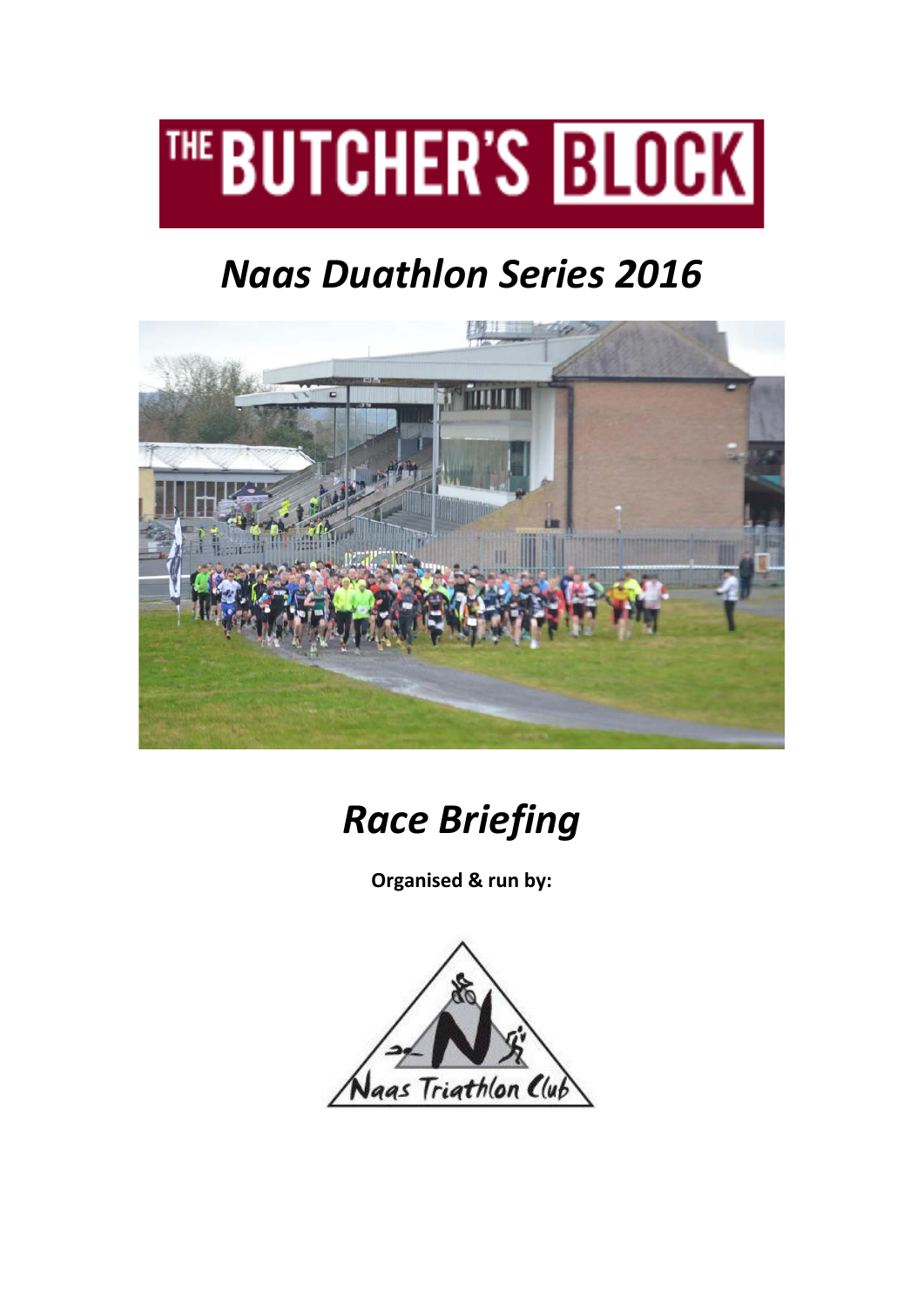## **With kind permission of Punchestown racecourse**



## **Important Information:**

You **must attend** the 'on the day' *race briefing* which may contain updates or safety notices.

#### \*\*\*\*\*\*\*\*\*\*\*\*\*\*\*\*\*\*\*\*\*\*\*\*\*

Naas Triathlon Club races are Triathlon Ireland sanctioned Races.

Triathlon Ireland require that competitors have a Full, Student or Junior Triathlon Ireland membership or that you purchase a one day licence from triathlon Ireland for the race.

It is your responsibility to ensure you have an appropriate Triathlon Ireland License Please contact Triathlon Ireland in relation to any queries regarding any aspect of licensing.

#### \*\*\*\*\*\*\*\*\*\*\*\*\*\*\*\*\*\*\*\*\*\*\*\*\*

It is each competitors own responsibility to ensure that: The bike they race on is in good mechanical order and safe to ride. Bike Helmets are compulsory.

#### \*\*\*\*\*\*\*\*\*\*\*\*\*\*\*\*\*\*\*\*\*\*\*\*\*

# **Key Race Information:**

| <b>Race Dates:</b>              | 17 <sup>th</sup> January; 21 <sup>st</sup> February; 27 <sup>th</sup> March<br><b>Note:</b> Only where an entrant has entered for multiple races<br>do 2 or 3 dates apply. |
|---------------------------------|----------------------------------------------------------------------------------------------------------------------------------------------------------------------------|
|                                 | <b>Intervarsity Duathlon Championships: 21st February</b>                                                                                                                  |
| <b>Race Distances:</b>          | 3.2km run / 20km bike / 3.2km run (all distances approx)                                                                                                                   |
| Registration                    | Registration opens from 10:15 hrs until 11:30 hrs ONLY                                                                                                                     |
| <b>Transition</b>               | Transition opens from 10:15 hrs until 12:00 hrs ONLY                                                                                                                       |
| <b>Competitor Race Briefing</b> | 12:15                                                                                                                                                                      |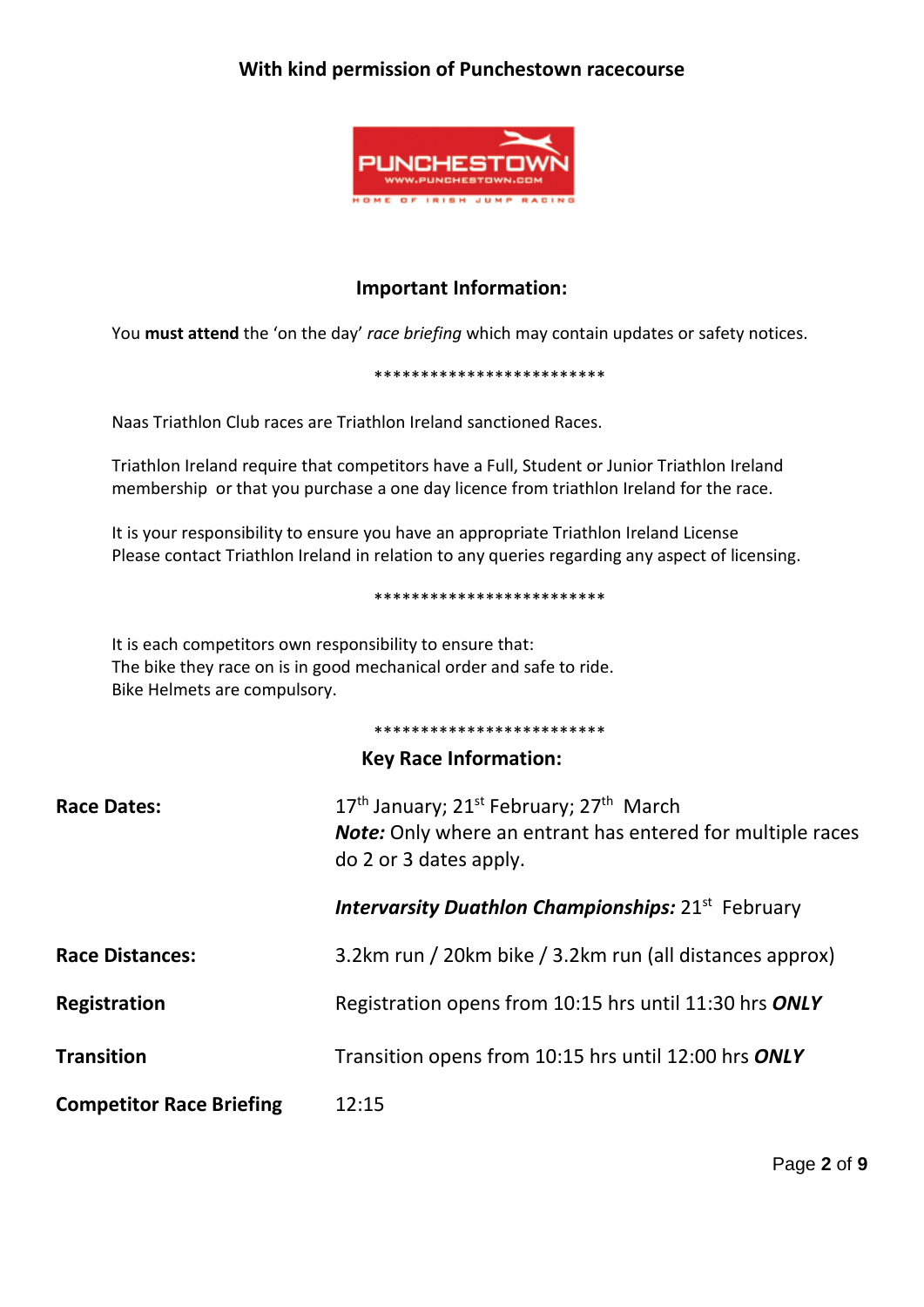**Race Start** 12:30 sharp

**`**

# THE BUTCHER'S BLOCK

**Sponsors**

**Bike mechanic: A bike mechanic will be on hand courtesy of Base2Race**

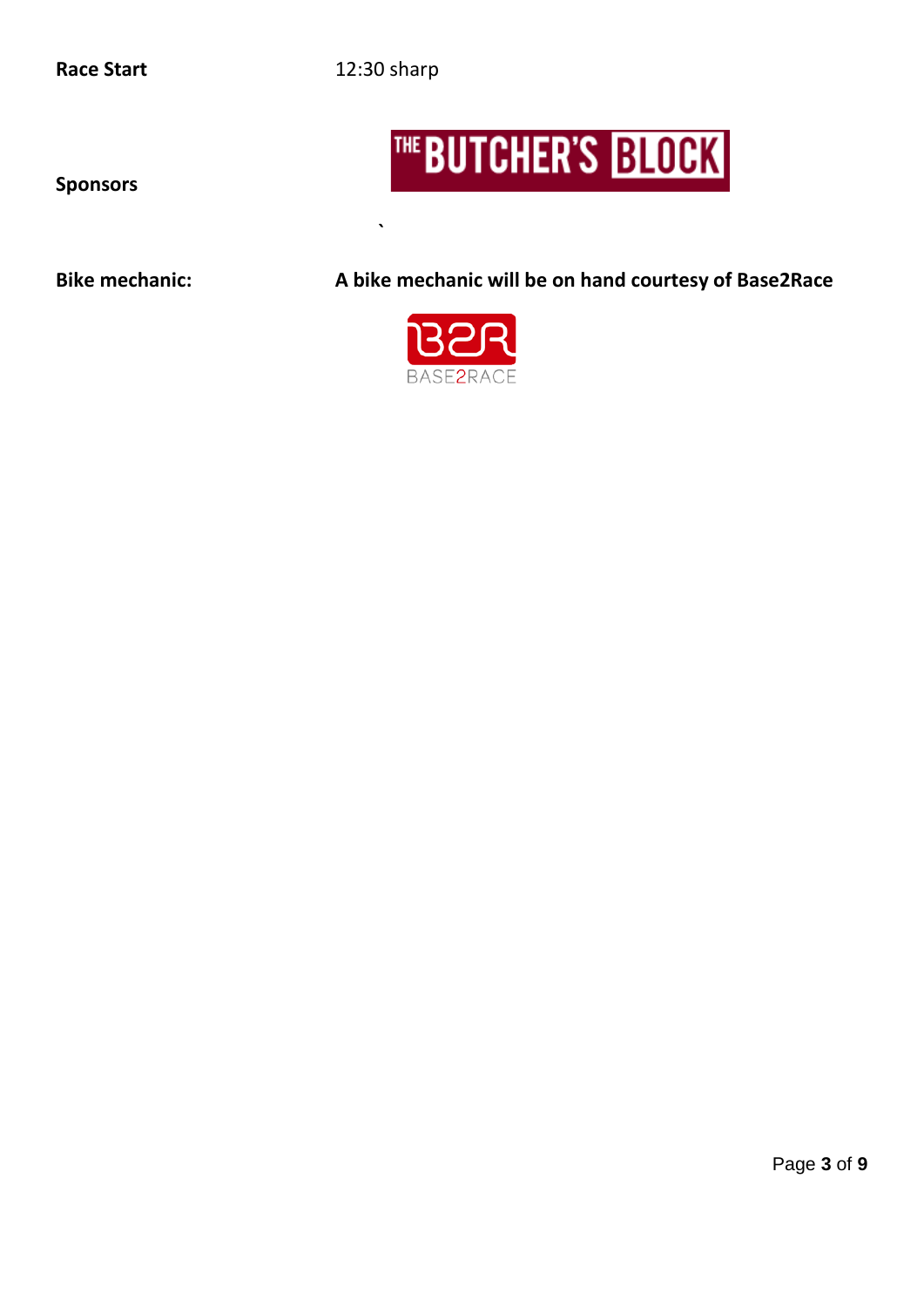# Getting there

Directions to Punchestown

#### **From Dublin**

- 1. Exit N7 at Naas exit
- 2. 2nd exit at 1st roundabout
- 3. Straight through next 2 roundabouts
- 4. Left at the 1st set of traffic lights (Maxol on your right)
- 5. Right at the cross roads signposted for Punchestown, there will be signs for the race from here

#### **From Cork, Limerick,**

Exit the N7 at the 2nd exit for Naas then the same as above.

Parking: There is plenty of parking in Punchestown; On-road parking is **STRICTLY** not allowed.

Race numbers: Bib race numbers must be worn on the front during the entire race. Bicycle race numbers must be placed on seat posts. Bicycle race numbers *must be placed on bicycles BEFORE entering Transition*. No bicycle will be allowed into Transition Area without the race number being attached to the seat posts.

Spectators: The Punchestown Grandstand offers an ideal view of the run course & Transition and the Finish

Toilets: Male & Female Toilets are available in the Punchestown complex.

Refreshments: NTC will endeavour to have Drinks & Bananas for competitors at the finish Last Lap Café will be on hand selling Coffee products as well as tea, hot chocolate, juices, soft drinks, scones, hot snacks, muffins, snacks and sandwiches.



http://lastlapcafe.com/

Page **4** of **9**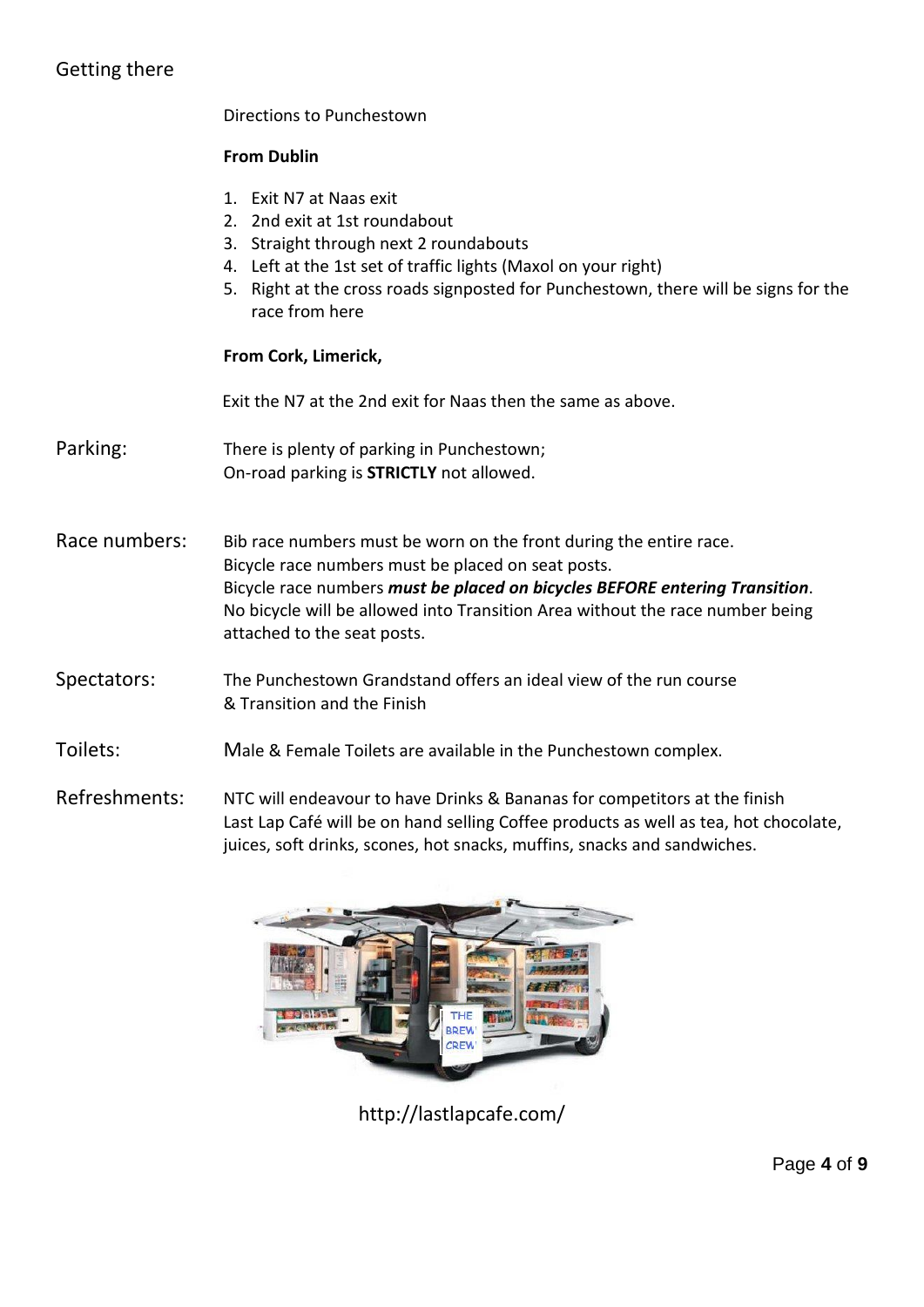# THE COURSE



#### **First Run**

The 1st run is 3.2 km around the Punchestown Ambulance road which follows the race track; you MUST run on the tarmac road NOT on the grass.

#### **Transition 1**

You will be directed into transition from the 1st run, you must put your helmet on and secure by closing the chin strap clip before touching your bike. You must obey marshals here and everywhere else on the course - anyone abusing the marshals will be disqualified immediately. You cannot mount your bike until after you cross the mount / dismount line

#### **The Bike course profile - Punchestown to Blessington**



#### **Punchestown Blessington**

The route climbs gradually most of the way to Blessington – while not very steep you will feel the drag,

Page **5** of **9**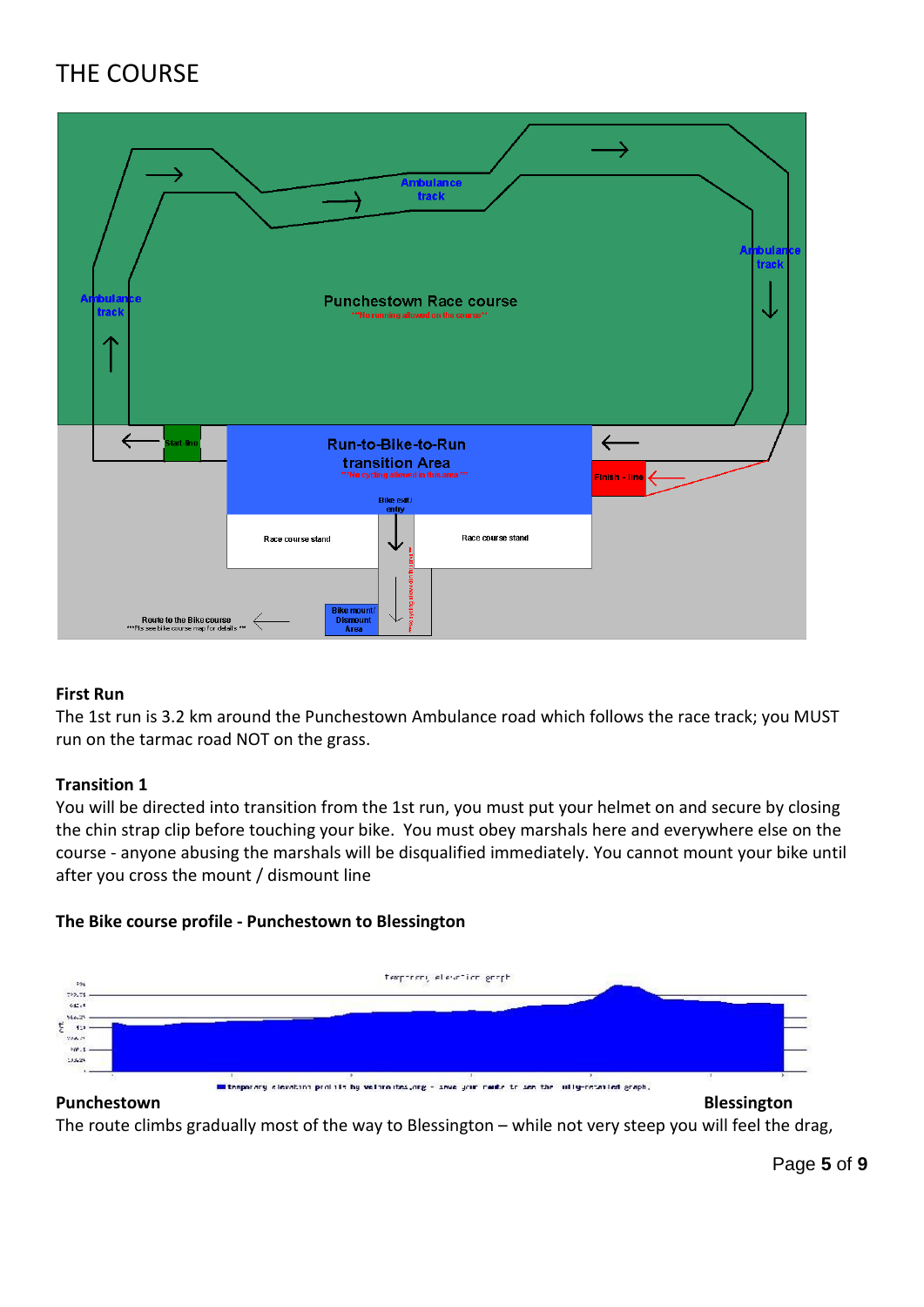#### **Bike**



**HELMETS ARE COMPULSORY**

On leaving the transition area there is a short exit road before joining the main road, there will be marshals at every junction along with Gardai, you must obey the marshals at all times on the road and normal rules of the road apply. The roads are open to traffic so stay on the left only pass when it is safe to do so. Distances are in Kilometres from the start and are approximate

The Course exits Punchestown by the top gate onto the public road. (0.6km)Turn right and then down a hill to the \"Four Cross Roads\" Turn Right Towards Blessington.(1.8k)**(Be very careful at this junction)** You will now be on a 3km gradual climb of 276m in elevation. Nothing too steep but you will feel it in the legs as you climb into Eadestown where you make a right hand turn with the road (4.7km - this is a 90degree right hand bend which then takes you past Eadestown Church). After Glending wood (on your left) there is a sharp left bend, (8.1 km). A sweep down to the 9.65 k mark at the turnaround point (just enough time to catch your breath) - this is a downhill into Blessington.

The turn point is at a new roundabout on the run into Blessington at the junction with the Blessington inner relief road. It is very obvious and there will be marshals to help you. Then you follow the return course to Punchestown - 19.4km total)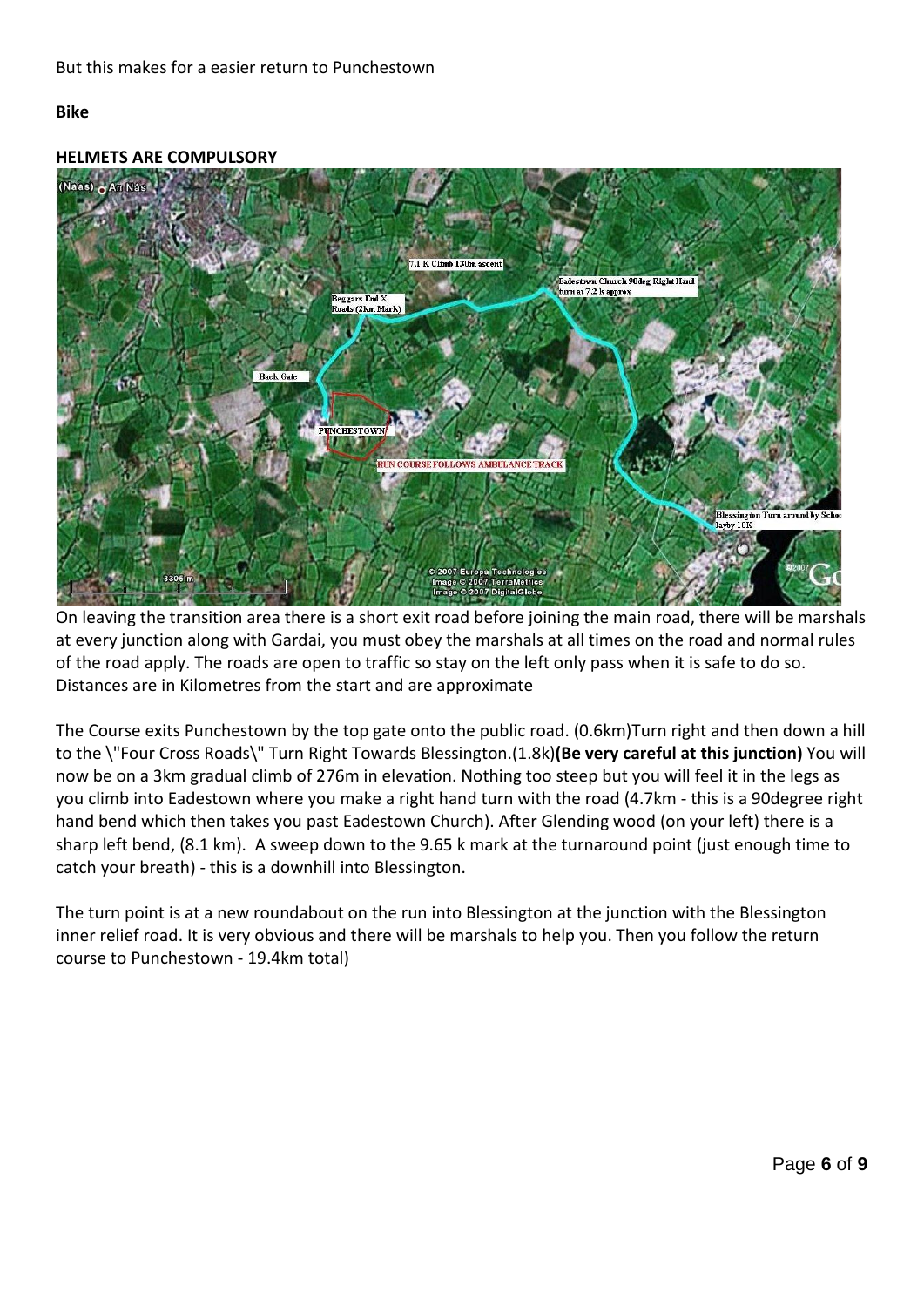

This is a *non drafting* race so you must leave a gap of 10 metres long between you and other competitors. A competitor may enter the draft zone but must be seen to be making forward progress. A maximum of 20 seconds will be allowed for a competitor to pass through the draft zone.

A penalty of 2 minutes will be given in the event of a competitor being caught drafting.

Full details at Section 5.5. c, page 31 - [http://www.triathlon.org/uploads/docs/itusport\\_competition](http://www.triathlon.org/uploads/docs/itusport_competition-rules_november2015.pdf)[rules\\_november2015.pdf](http://www.triathlon.org/uploads/docs/itusport_competition-rules_november2015.pdf)

#### **Transition 2**

On re-entry to the transition competitors must dismount, (Dismount Line), before the transition area and may not remove their helmet until they have re racked their bike.

You must take care in transition not to disturb anyone else's equipment; again marshals must be obeyed here at all times. Please respect their instructions.

#### **2nd Run**

The 2nd run will follow the same route as the 1st one, the same rules apply.

We are looking forward to an enjoyable and above all **safe** race, make sure to follow the rules and act in appropriate fashion.

*TRANSITION WILL NOT RE-OPEN FOR BICYCLE OR GEAR REMOVAL UNTIL THE LAST COMPETITOR HAS EXITED TO THE 2nd LEG OF THE RUN. IF YOU ENTER TRANISTION AREA TO REMOVE YOUR BICYCLE (OR ANY OTHER EQUIPMENT / GEAR) PRIOR TO TRANISTION RE-OPENING YOU WILL BE DISQUALIFIED IMMEDIATELY.*

#### **Cancellation Policy**

The race organisers may we may be forced to alter the course, remove one or more of the legs (run, bike, or 2<sup>nd</sup> run), or cancel the race altogether. The race organisers are bound to comply with the wishes of An Gardaí Scíochána, Triathlon Ireland and Punchestown Racecourse Management but will endeavour to do everything in our power to prevent changes to the published race course and schedule. *However, there are many factors and stakeholders involved.*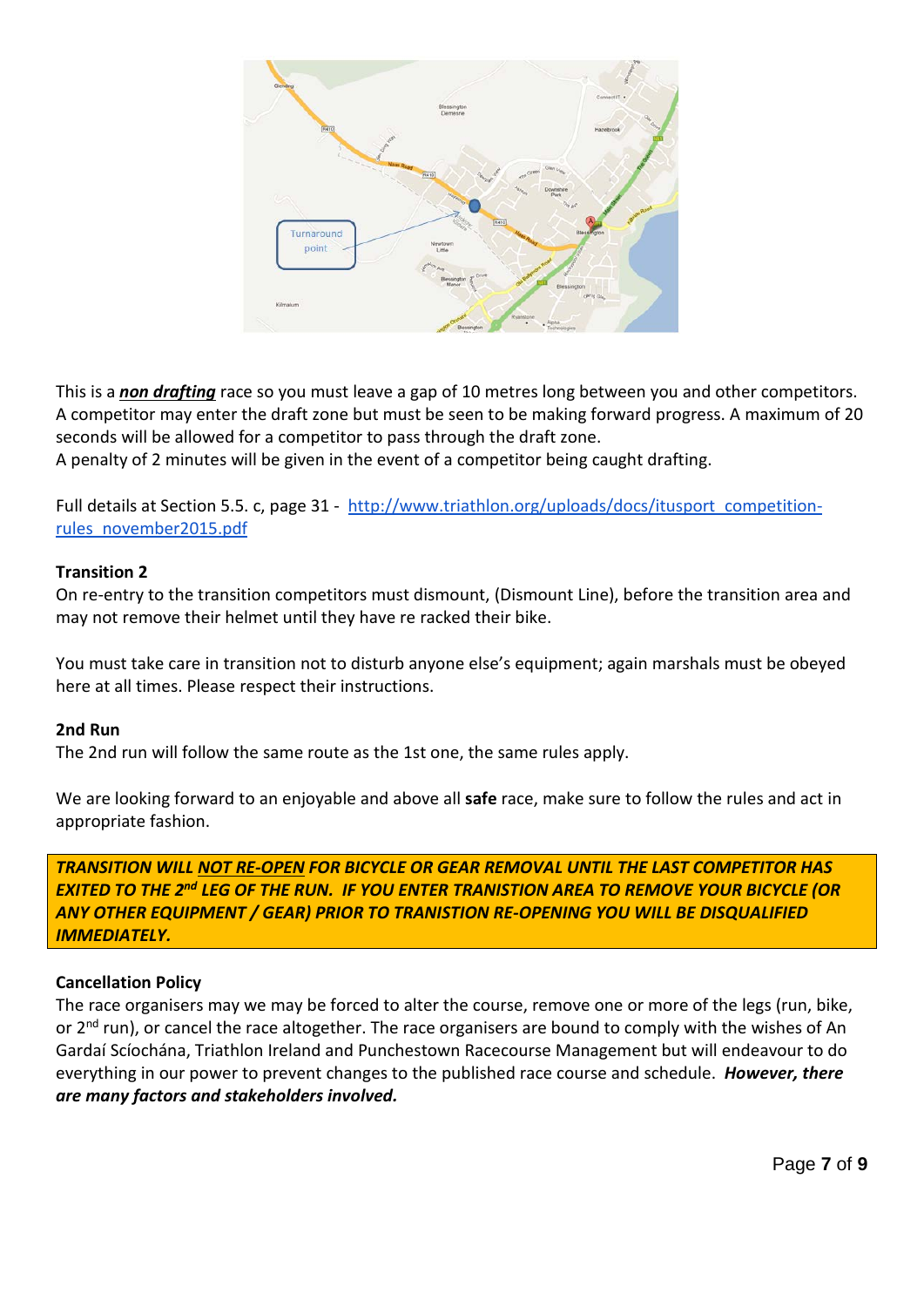If the bike course is unusable, but the run course is usable - we may hold the race – converting it to a two lap running race if the stakeholders are in agreement.

If we cannot hold the race on the day planned we will endeavour to hold the race at a later date if possible.

In the case of us being forced to cancel the race and unable to reschedule it for a later date we will offer refund. But an administration fee may apply.

# **GOOD LUCK TO ALL THE COMPETITORS**

Many Thanks to our Race Partners:





#### *This is the latest information we have - please confirm with Triathlon Ireland.*

# *How do I purchase a one day licence?*

. Please read through the below information before purchasing your one day licence.

Deadlines to Purchase One Day Licences online:

- \* For races being held on a Sat, Sun or bank holiday: midnight the Thursday before race
- \* For races being held on a weekday: midnight the day before the race

Note: It will be possible to purchase one day licences after the above times on race day

# *Before purchasing your one day licence, please read the following information*

1. One day licences cannot be cancelled, swapped or transferred to other people or races.

2. If you hold a Full racing licence with a federation affiliated to the ITU, you do not need to purchase a one day licence as your federation membership will cover you, provided you show proof of this membership with photo ID at race registration.